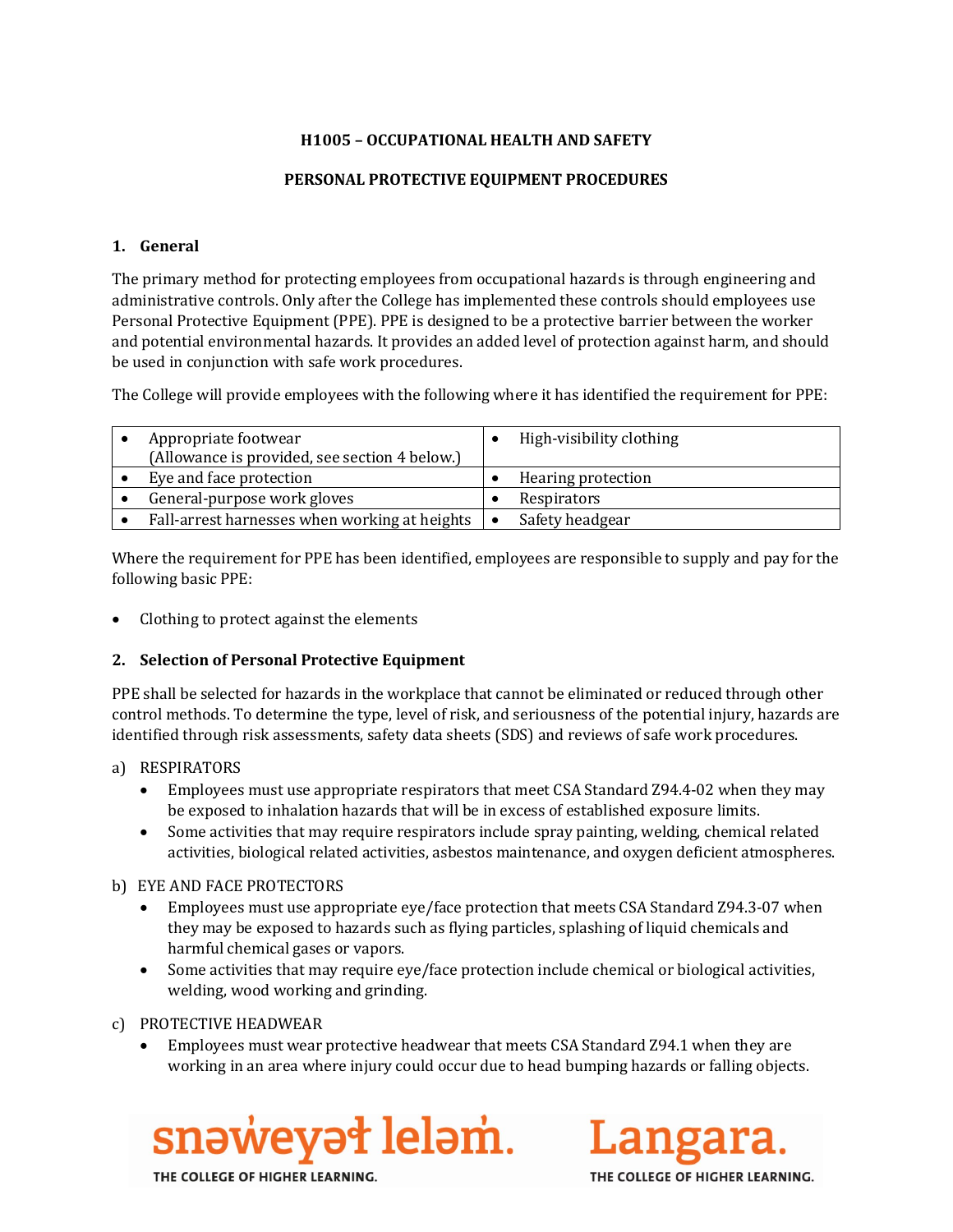**Langara College Procedures for H1005 Occupational Health and Safety Policy Page 2 of 3**

• Some activities that may require head protection include crane operation, overhead work and low clearance work.

## d) PROTECTIVE FOOTWEAR

- Employees must wear protective footwear that meets CSA Standard Z195-09 when they may be exposed to impacts from falling or rolling objects, foot punctures, slips or ground electrical hazards.
- Some activities that may require foot protection include steel fabrication, recycling, maintenance work and warehousing.

## e) HEARING PROTECTION

- Employees must wear hearing protection that meets CSA Standard Z94.2.02 when they may be exposed to noise levels greater than the exposure limits set out by the Workers Compensation Act and OHS Regulation.
- Some activities that may require hearing protection include working with machinery, grinding, maintenance work and landscape maintenance.

# f) FALL PROTECTION

- Employees must wear fall protection (safety belt, lanyard or lifeline) that meets CSA Standard Z259.12-11 when working above 3 metres.
- Some activities that require fall protection include platform work, unguarded work structures, ladders and man-lifts.

## **3. Basic & Specialized Equipment**

Upon identification of hazards, required PPE may also include, but is not limited to, protective prescription glasses, welding shields, chemical goggles, and chemical suits.

#### **4. Footwear Allowance**

If protective footwear has been deemed required by risk assessment, SDS, job/safe work procedures or special assessment, the College may provide an allowance for protective footwear of up to \$200.00, including taxes, once every 12 months per permanent full time employee from date of purchase. Special circumstances where footwear costs above the maximum amount will need prior approval from the Manager, Health and Safety or designate.

Certain employees may have job tasks that may cause extraordinary wear to protective footwear. In such cases, an employee may be eligible for reimbursement prior to the replacement schedule. Additional reimbursement will require written approval from the employee's Supervisor/Manager confirming that the protective footwear has become damaged or worn beyond repair due to job performance prior to the replacement schedule.

Footwear purchased shall meet or exceed safety standards as outlined above. The footwear will also be in acceptable condition, as determined by the Supervisor/Manager. Employees may obtain a list of acceptable suppliers from the Facilities Department.

In lieu of a footwear allowance, employees who require protective footwear while on a temporary contract will be provided with suitable steel-toe cap covers issued through the Facilities Department.